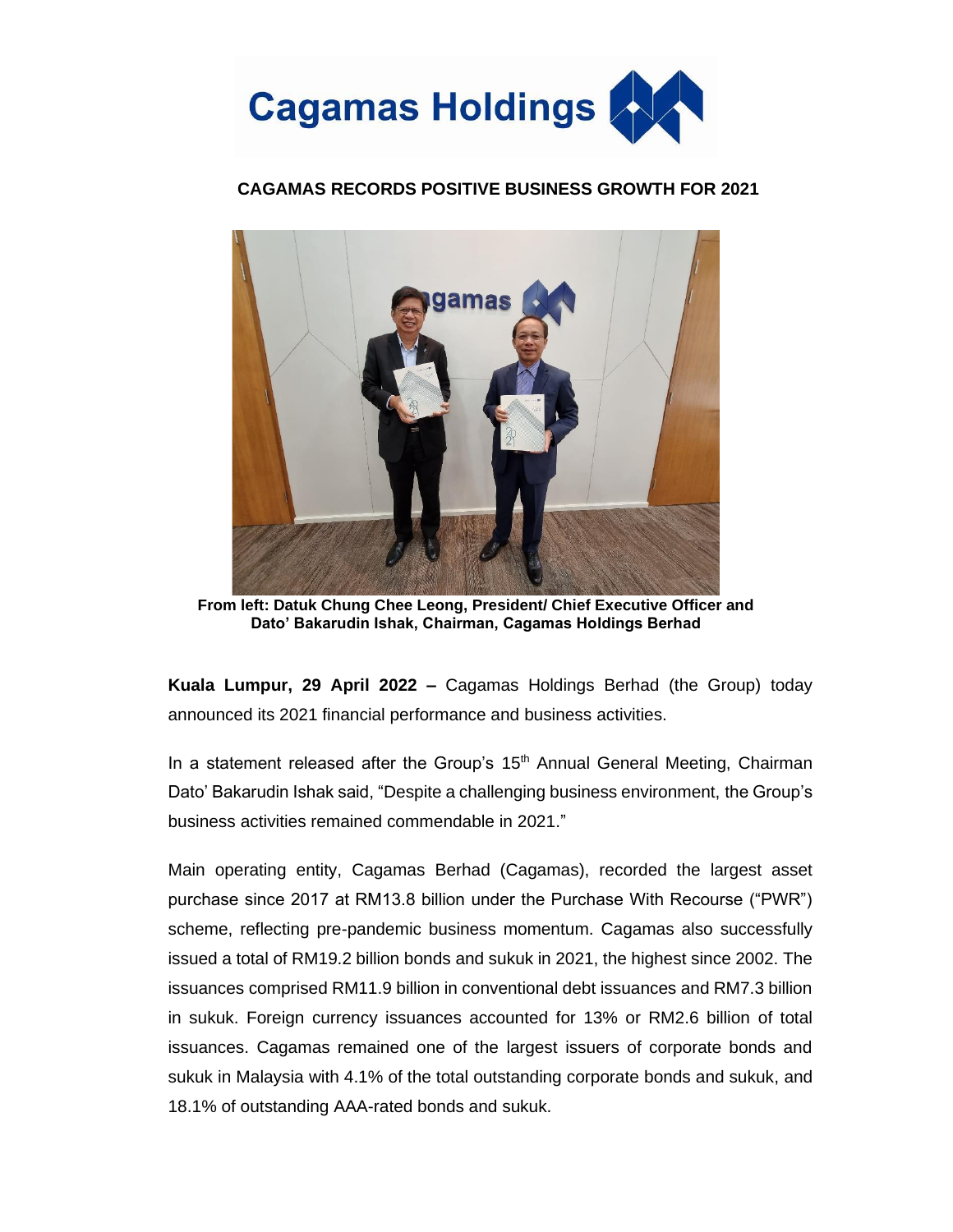

Meanwhile, Cagamas SRP Berhad (CSRP) continues to support the Government's Skim Rumah Pertamaku (SRP) to assist Malaysians own their first homes. For 2021, CSRP recorded its highest total value of new loans/financings approved since inception at RM4.9 billion for 20,485 households compared to RM3.9 billion in 2020, a year-on-year increase of 28%. About 85% of approved loans/financings applications are valued at RM300,000 and below. From this, 89% of loans/financings approved are from the low-income segment and 92% are from youths aged 35 years and below.

As of 31 December 2021, cumulative guarantee exposure extended by CSRP for SRP increased by about 54% at RM1,528.5 million as compared with RM992.8 million in 2020.

Dato' Bakarudin said, "We have seen great traction in SRP applications with increased public awareness and better collaboration with our 26 participating banks. SRP's participation in the Government's Malaysian Housing Financing Initiative (i-Biaya) will further expand our outreach to the B40 and M40 groups and is expected to benefit 25,000 households with an estimated value of RM5.9 billion loans/financings in 2022."

Launched with an initial fund of RM100 million, Skim Saraan Bercagar (SSB) received an encouraging response since applications opened in January 2022. Potential borrowers undergo an information and assessment session with the Employees Provident Fund followed by a financial counselling session with Agensi Kaunseling dan Pengurusan Kredit prior to submission of application to Cagamas. Thus far, Cagamas has received a steady flow of applications and inaugural approvals have commenced in early April.

"SSB was developed for a specific demographic group requiring a niche financial solution. Hence, the acceptance levels are within our expectations for now. Once launched nationwide, we anticipate an increased momentum due to greater coverage and awareness," added Dato' Bakarudin.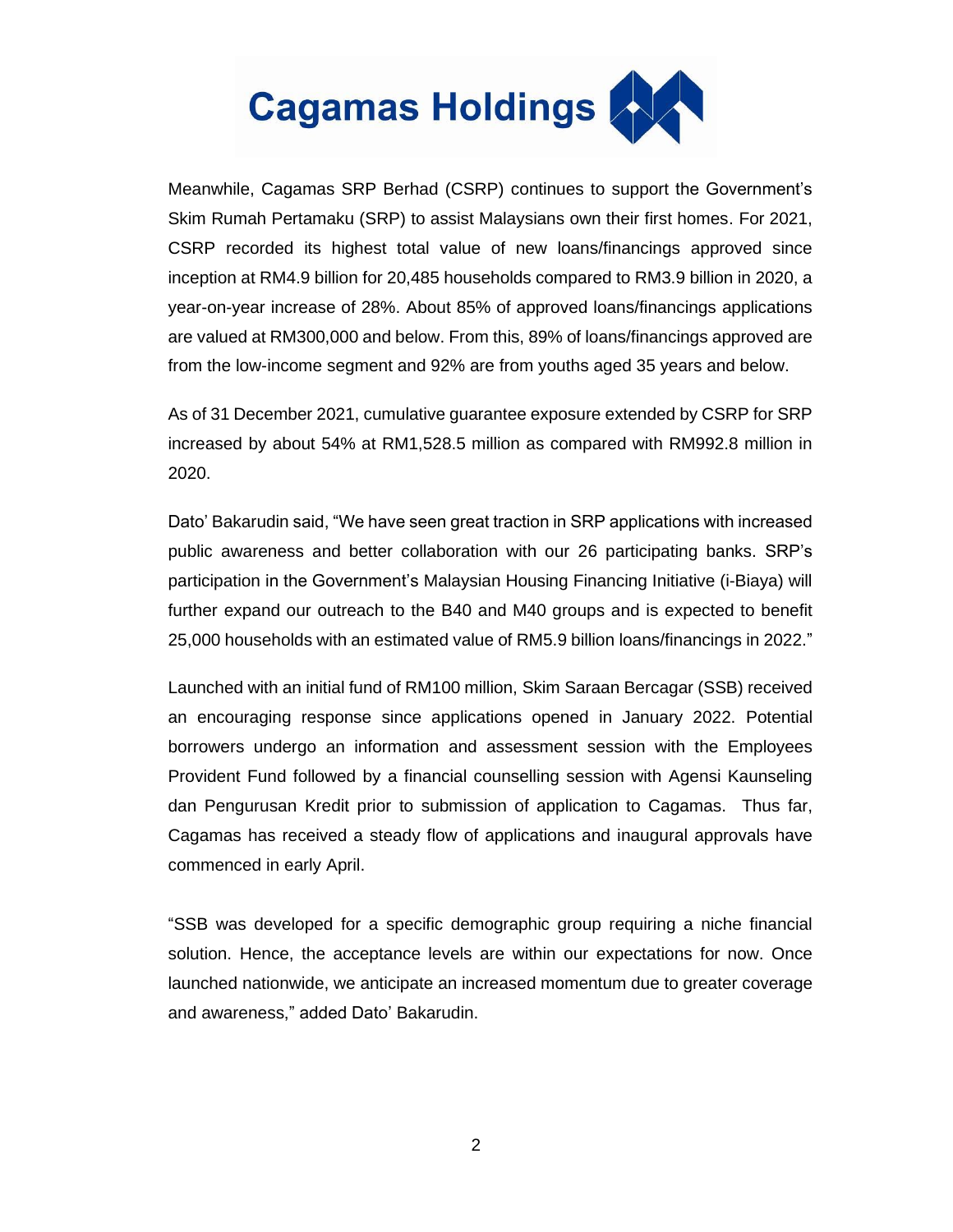

In 2021, Cagamas continued to issue ASEAN Sustainability Bonds and ASEAN Sustainability SRI Sukuk worth RM700.0 million to finance the purchase of eligible sustainable assets.

Dato' Bakarudin said, "For 2022, the Group will allocate more resources to embed elements of Environment, Social and Governance (ESG) further in our corporate strategy. This includes developing a green financing methodology for home financing."

On the Group's financial performance, Cagamas Holdings Berhad recorded a profit before tax of RM427.9 million for 2021. Cagamas and Cagamas MBS Berhad continued to be the main contributors to the Group's financial results.

-END-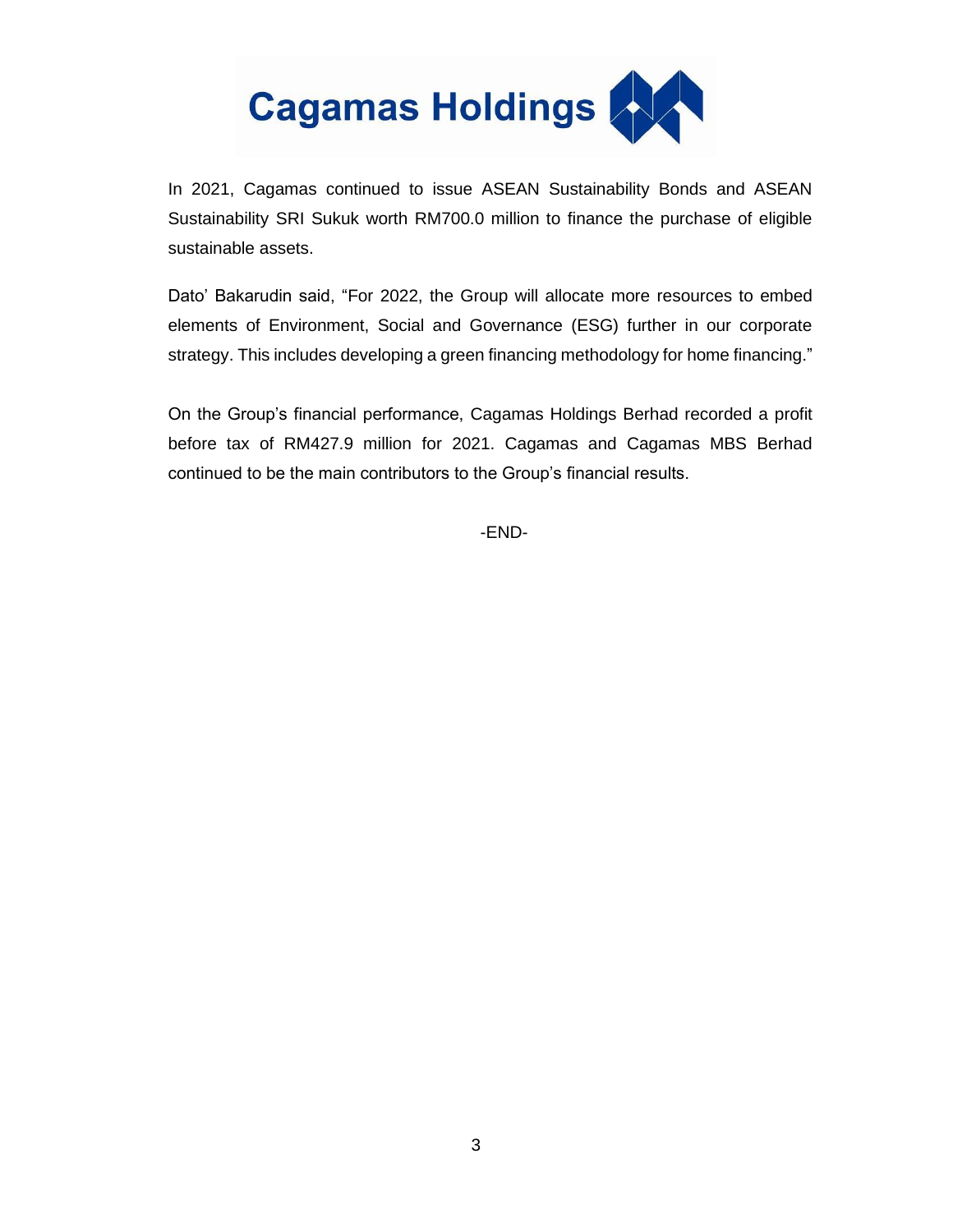

## **About Cagamas Holdings Berhad**

Incorporated in 2007, Cagamas Holdings Berhad is the holding company of Cagamas Berhad, Cagamas MBS Berhad, Cagamas SME Berhad, BNM Sukuk Berhad, Cagamas SRP Berhad and Cagamas MGP Berhad.

Its wholly owned subsidiary, Cagamas Berhad (Cagamas), the National Mortgage Corporation of Malaysia, was established in 1986 to promote homeownership and contribute towards nation development. It supports the growth of the capital markets, Islamic finance and other priority sectors through the issuance of innovative instruments. The provision of liquidity at a reasonable cost to the primary lenders of housing loans encourages further expansion of financing for houses at an affordable cost. Cagamas MBS Berhad (CMBS) is a special purpose vehicle set up to facilitate asset-backed securitisation transactions while Cagamas SRP Berhad provides mortgage guarantees to primary lenders.

The Cagamas model is well regarded by the World Bank as the most successful secondary mortgage liquidity facility. Cagamas is the second largest issuer of debt instruments after the Government of Malaysia and the largest issuer of AAA corporate bonds and sukuk in the market. Since incorporation in 1986, the Group has cumulatively issued RM368.9 billion of bonds and sukuk, including RM12.9 billion equivalent foreign currency issuances and RM10.2 billion Residential Mortgage Backed Securities, inclusive of issuances by its wholly owned subsidiaries, Cagamas Global P.L.C. ("CGP") and Cagamas Global Sukuk Berhad ("CGS"), that are guaranteed by Cagamas. CGP was incorporated on 4 April 2014 in Labuan as a conventional fund-raising vehicle to undertake the issuance of notes in foreign currency, whereas CGS was incorporated on 5 May 2014 as an Islamic fund-raising vehicle to undertake the issuance of sukuk in foreign currency.